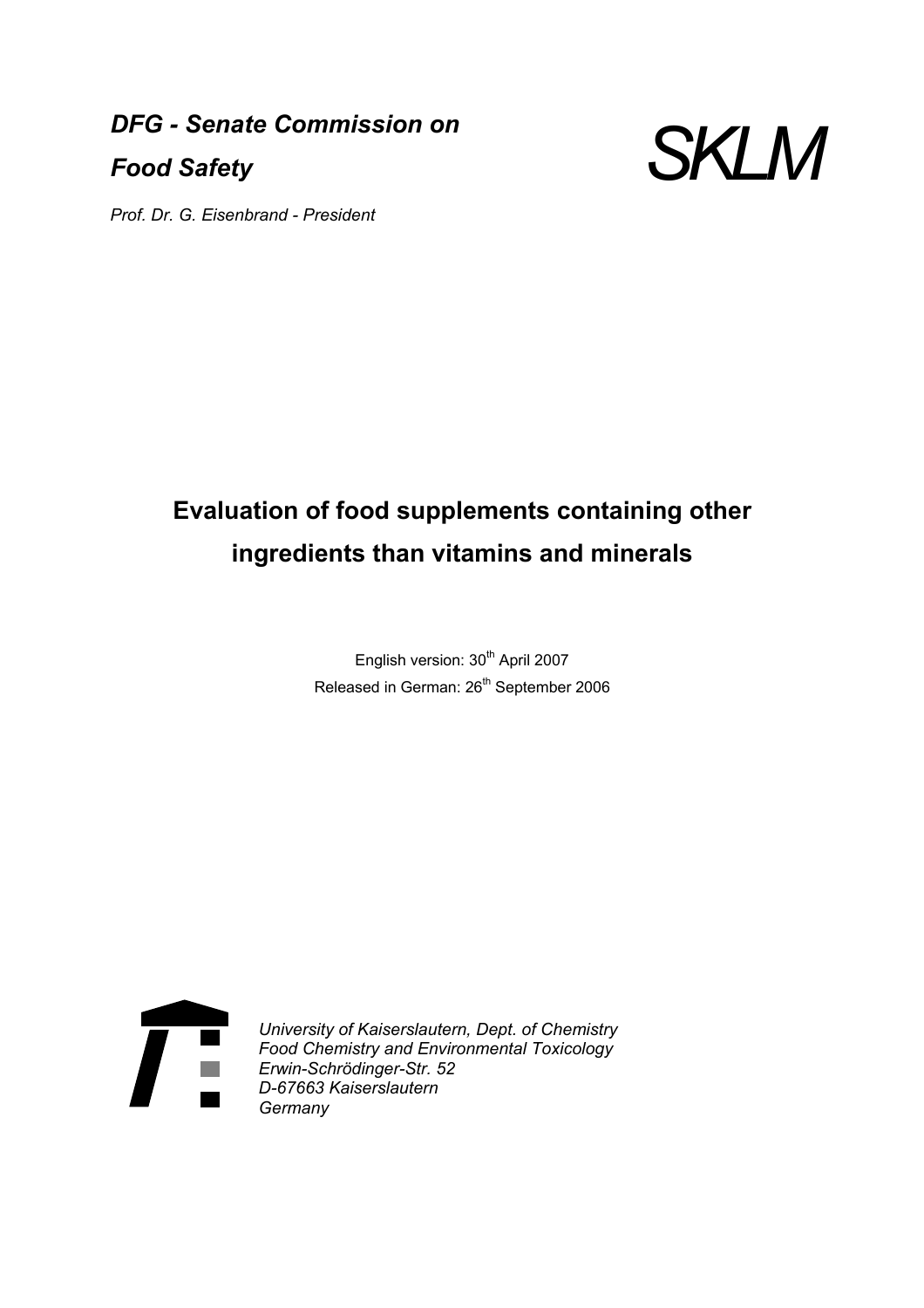*The Senate Commission on Food Safety (SKLM) of the Deutsche Forschungsgemeinschaft (DFG) has elaborated recommendations for the scientific assessment of the safety and nutritional benefit of food supplements with ingredients other than vitamins and minerals, in particular "other substances with nutritional or physiological effects". According to food law regulations, food supplements do not require an authorization before being placed on the market. The respective producer or distributor of food supplements has to ensure that the product is not harmful and that it is in accordance with the relevant legislation, particularly with the Directive 2002/46/EC, which was implemented into German law with the Regulation on Food Supplements (Verordnung über Nahrungsergänzungsmittel, NemV). However, in contrast to vitamins, minerals and trace elements, the use of "other substances with a nutritional or physiological effect" is not regulated by this directive. There is still a lack of scientifically substantiated criteria that are needed to assess the harmlessness, safety and health benefits of such "other substances". Nevertheless, there is an increasing use of such substances in foods and particularly in food supplements. The German opinion was adopted on 26th September 2006, the English version was accepted on 30th April 2007.*

### **1 Goals**

 $\overline{a}$ 

Food supplements are defined as food<sup>1</sup> intended to supplement the normal diet and which are concentrated source of nutrients or "other substances with a nutritional or physiological effect". They are marketed in dose form, such as capsules, tablets, etc. These "other substances" may be single substances or mixtures that have been obtained from animals, plants and microorganisms or which have been chemically synthesised.

Because these substances are consumed in a concentrated or isolated form, it is mandatory for preventative consumer health protection that they do not have adverse health effects when consumed in the intended quantities.

The SKLM considers a comprehensive safety assessment and scientific substantiation of the postulated nutritional or physiological effects of such food supplements to be essential within the interest of consumer health protection. This opinion addresses these topics and provides respective recommendations.

<sup>&</sup>lt;sup>1</sup> This statement does not address legal classifications. Definitions of the used terms are given in the Glossary (Annex I). In this Opinion, the term "food supplements" is used for food supplements that contain exclusively or additionally "other substances with a nutritional or physiological effect". The term "food supplements" is equivalent to "dietary supplements".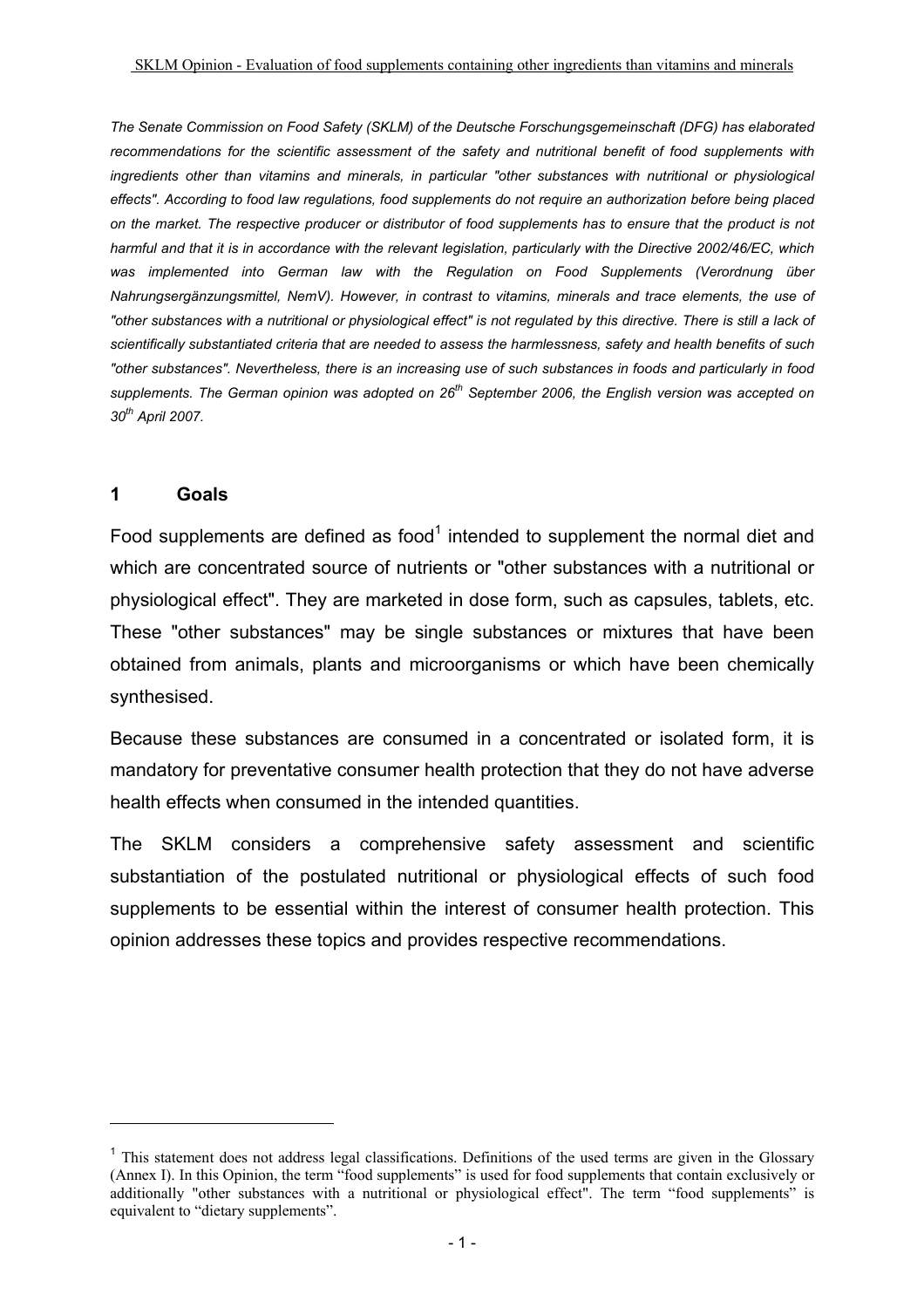## **2 Basic problems**

It is not clear how "other substances with a nutritional or physiological effect" are to supplement the diet and whether undesirable effects can be reliably excluded. Due to the fact that these substances are usually no nutrients, there are no established recommendations with respect to recommended or maximum daily allowances. Some of the recommended dosages appear to be arbitrary or are based on experience from traditional use ("history of use"  $2$ ) of these substances as a constituent of medicinal plants or foods. However, such experience from traditional use of these constituents cannot directly be applied to its use in a concentrated or isolated form.

From the scientific point of view, there is an urgent need to characterise food supplements, particularly those obtained as complex extracts from plant or animal materials, with respect to the raw materials, the manufacturing processes, and the relevant constituents. However, there are practically no science based standards in terms of identity and purity specification, as well as the characterisation of possible contaminants or accompanying substances.

Furthermore, the effects and mechanisms of action of "other substances" used in food supplements are often not studied adequately. Mechanistic information is usually limited to *in vitro* findings that cannot directly be applied to humans. Moreover, there is very little reliable data on intake of relevant constituents and their bioavailability from the food supplement.

In some cases, even substances that have previously been used in drugs are utilized in food supplements. As their efficacy and/or safety could not been scientifically proven, these drugs have either been withdrawn from the market or did not receive re-registration. Moreover, substances with a therapeutic purpose are also utilized that have not yet received authorisation as a drug. Occasionally substances with a pharmacological effect are utilized at dosages below those that are approved for therapeutic use. However, it is not at all proven that such a dosage is harmless.

<sup>&</sup>lt;sup>2</sup> Categories of scientific evidence – human information and data, in  $\lceil \cdot \rceil$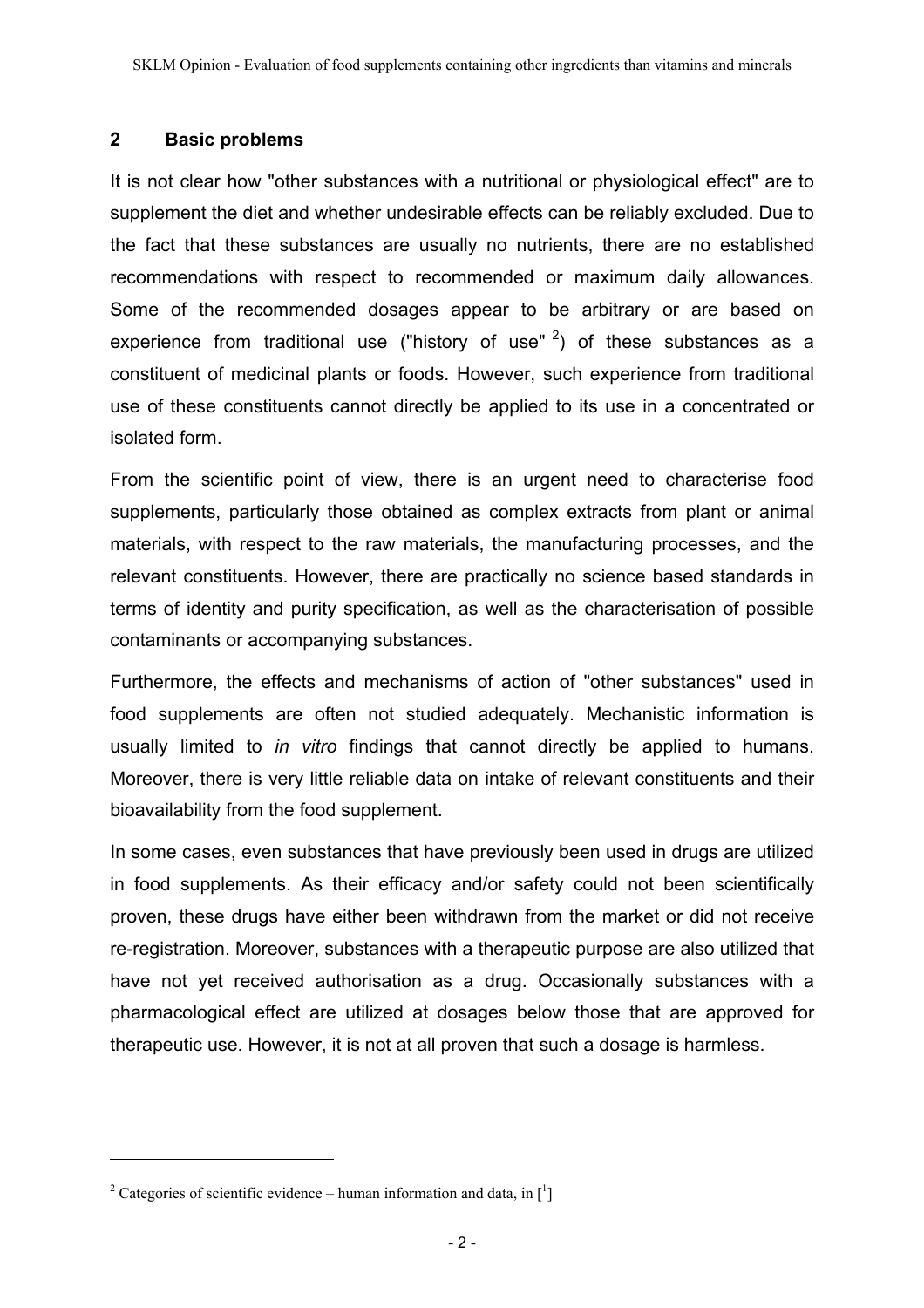Food supplements are not intended for therapy of diseases and they must be safe also for long-term consumption. In contrast to drugs, food supplements are consumed without medical advice or monitoring of its tolerance by a physician. Moreover, it is not required to have a package information leaflet giving details of possible adverse effects. This may lead to a situation where consumers take the food supplement in a kind of self-medication or, because of ignorance or as a result of inappropriate information, even instead of or in addition to their medication. Adverse health effects cannot be excluded, e.g. when the recommended daily intake is exceeded or when interactions occur with drugs that are taken concomitantly. Moreover, multiple exposures caused by concomitant intake of several food supplements cannot be excluded either.

The Senate Commission is concerned that certain distribution channels considerably impede the monitoring of food supplement marketing. This particularly applies to preparations marketed via the internet and which may not be approved for retailing as food supplement in Germany.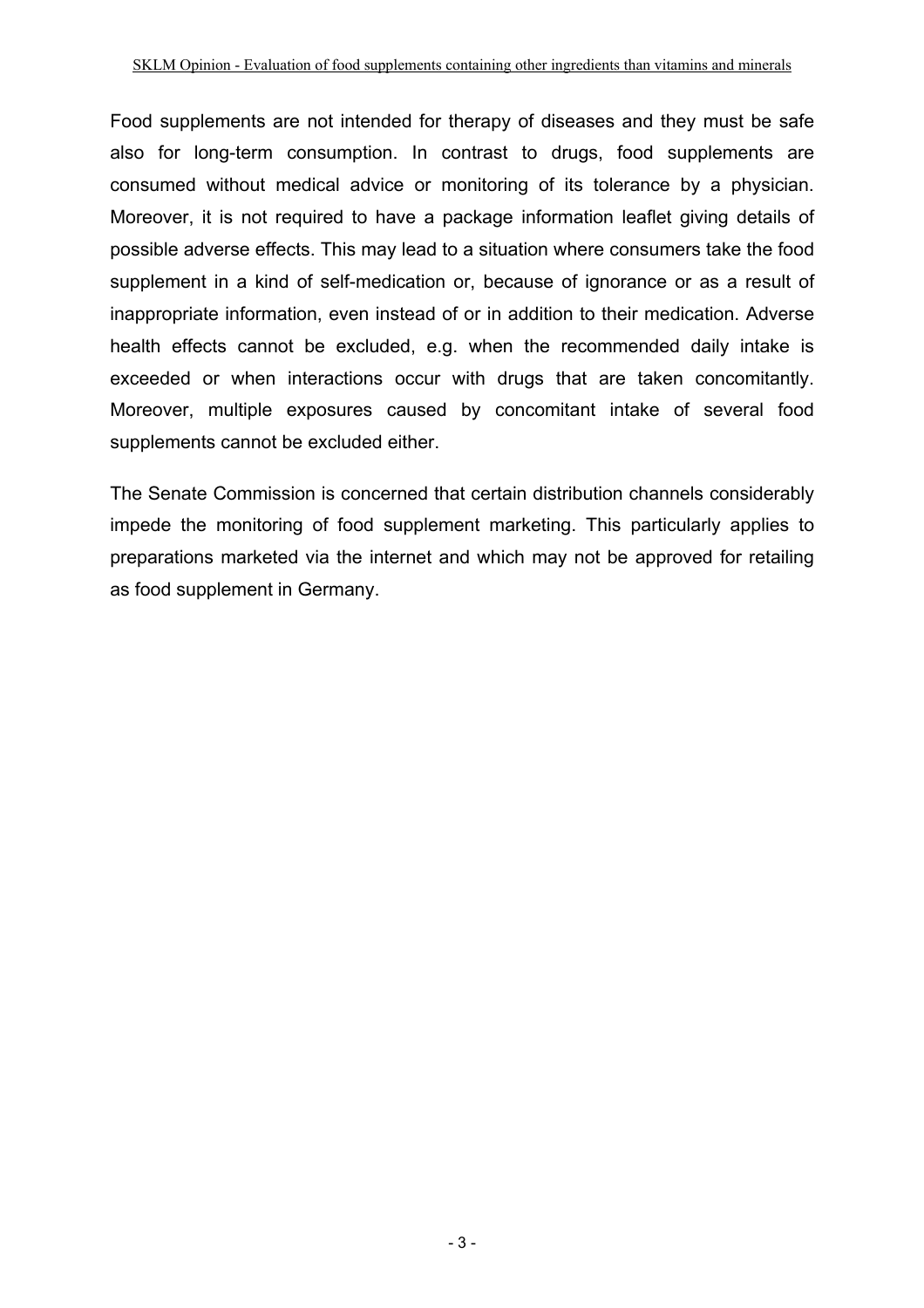## **3 Safety evaluation**

To ascertain that the product is safe for the consumer, comprehensive tests and evaluations in agreement with the generally accepted principles of risk analysis (see Annex II) have to be performed.

Owing to the great diversity of the substances used in food supplements, a case-bycase study is generally required. Nature and extent of the necessary data concerning the food supplement or its physiologically, toxicologically and pharmacologically relevant constituents depend on previous information with respect to its traditional medicinal or food use, on the expected exposure of the target respective potential risk groups as well as on its mode of action.

The SKLM recommends that the basic toxicological data set required for safety evaluation of the food supplement should be collected/generated in compliance with internationally recognised guidelines for additives or for nutrients and other substances  $[2, 3]$ . The application of the guideline for additives has already been recommended for functional foods in another opinion issued by the SKLM  $[4]$ . Individual cases may require additional studies that are also described in this guideline.

The assessment of a food supplement includes an individual evaluation of each relevant constituent. In addition, the assessment has to take into account the overall effect of the constituents in the food supplement or in the preparation (if applicable) because there may be mutual interactions affecting kinetics and mode of action of the individual substances (see also  $[5]$ ). Data required in addition to the basic toxicological data set for a well-substantiated risk analysis are given exemplarily for plant constituents and extracts in  $[6]$ . A decision tree included in this publication assists in identifying fundamental data needed for safety assessment. An extended proposal for a decision tree to assess the safety of food supplements is presented by the SKLM for discussion in Annex III. As suggested there, individual substances relevant for safety evaluation that are structurally characterized may be prioritized applying the TTC (Threshold of Toxicological Concern) concept  $\left[\begin{smallmatrix}7\end{smallmatrix}\right]$ .

In addition, the European Council has issued a guideline for the evaluation of plantbased food supplements  $\binom{8}{1}$  that addresses safety assessment aspects, issues concerning scientific substantiation of health-promoting effects as well as the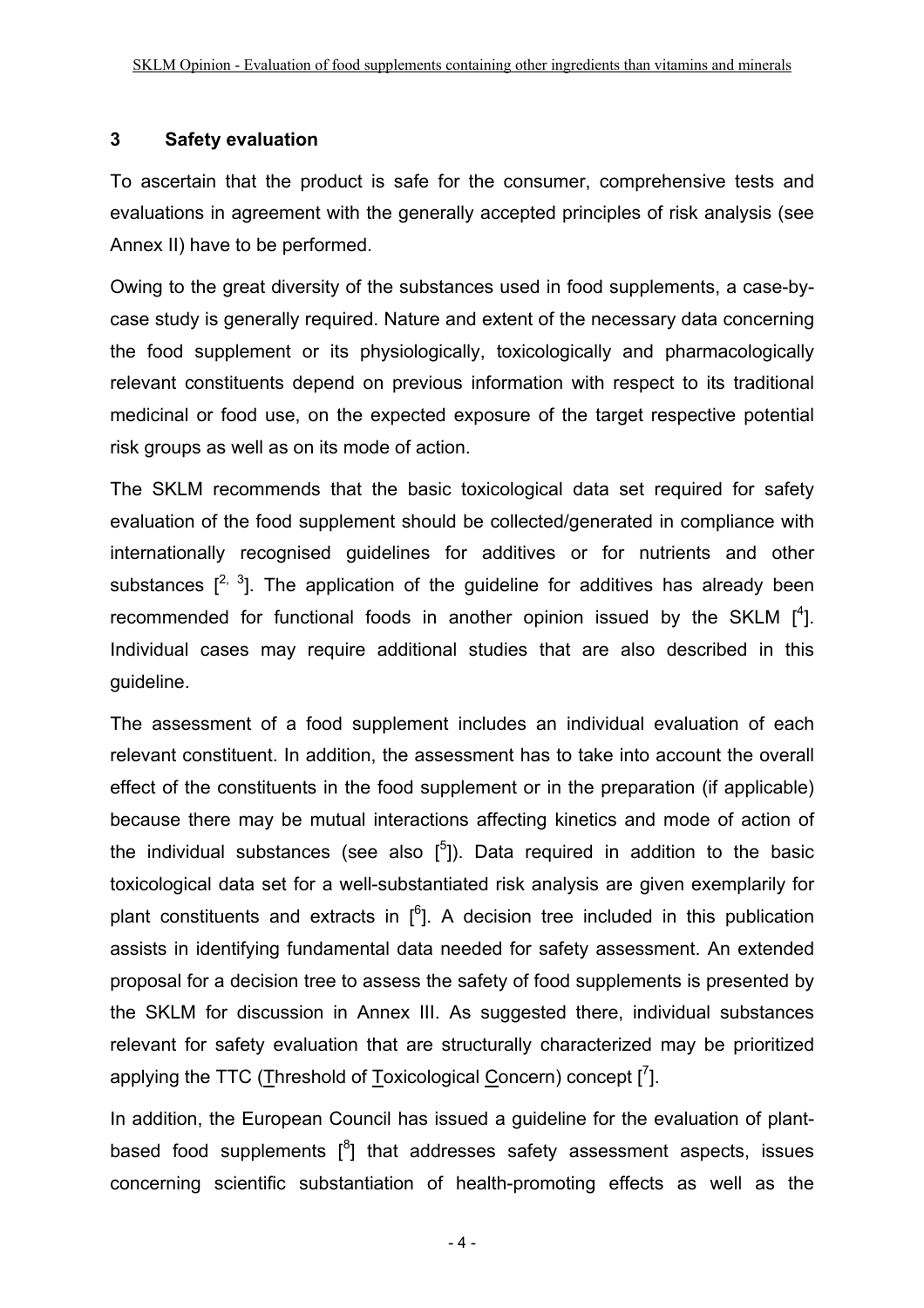necessity for quality checks throughout the entire processing chain. This guideline can also be applied to food supplements containing material of animal origin. In this particular case, it is imperative that no high-risk material (e.g. from domestic animals with respect to BSE or other biological risks) is used.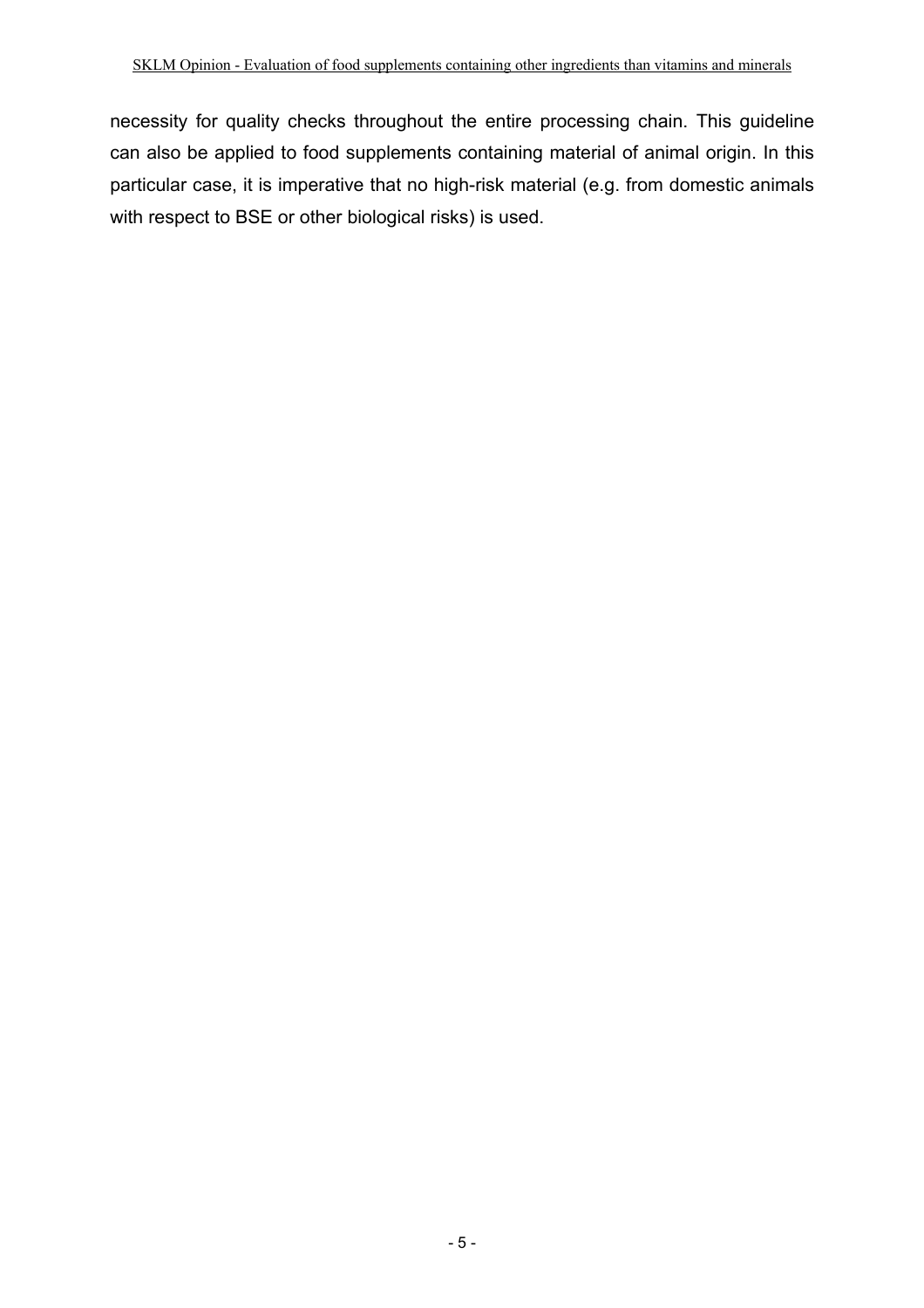## **4 Benefit evaluation**

 $\overline{a}$ 

Proof for a health-promoting effect of the food supplement is the prerequisite for the desired claim. This claim should inform the consumer about properties of the product respectively of the active ingredient(s). It may refer to health-promoting effects and, in future, also to reduction of disease risk claims  $[{}^{9}$ ]. A claim is a narrative statement of the product-specific properties. It thus serves as the basis for the type and extent of the necessary data or studies that are to justify the claim. It must be adequately and scientifically substantiated according to the regulations in the German Law on Food and Feed (Lebensmittel- und Futtermittelgesetzbuch, LFGB) [<sup>10</sup>]. In particular, it also has to be adequately proven that the normal diet contains only insufficient quantities, if any, of the relevant substances comprised in the food supplement and that supplementing the diet with these substances makes sense.

The following additional publications can be used to clarify the procedure for the scientific substantiation of the health-promoting effects:

- Passclaim (Process for the Assessment of Scientific Support for Claims on Foods)  $[11, 12]$
- Report of the Joint WHO/FAO Expert Consultation on Diet, Nutrition and the Prevention of Chronic Diseases [<sup>13</sup>]
- SKLM criteria for the evaluation of functional foods: Safety aspects  $[^2]$

The SKLM is of the opinion that statements concerning reduction of disease risks should be substantiated on the basis of generally accepted scientific standards in accordance with *evidence-based medicine*<sup>3</sup> [<sup>14</sup>]. The claimed effect must be proven for the individual product, particularly if interactions between various constituents of the food supplement cannot be excluded (e.g. effects on bioavailability).

After the product safety has been verified, it is generally necessary to carry out controlled human invention studies according to currently recognised scientific standards in order to obtain scientific evidence for the health-promoting effect. Nature and extent of the necessary studies on humans must be individually specified

 $3$  "Evidence-based medicine is the conscientious, explicit and judicious use of current best evidence in making decisions about the care of individual patients"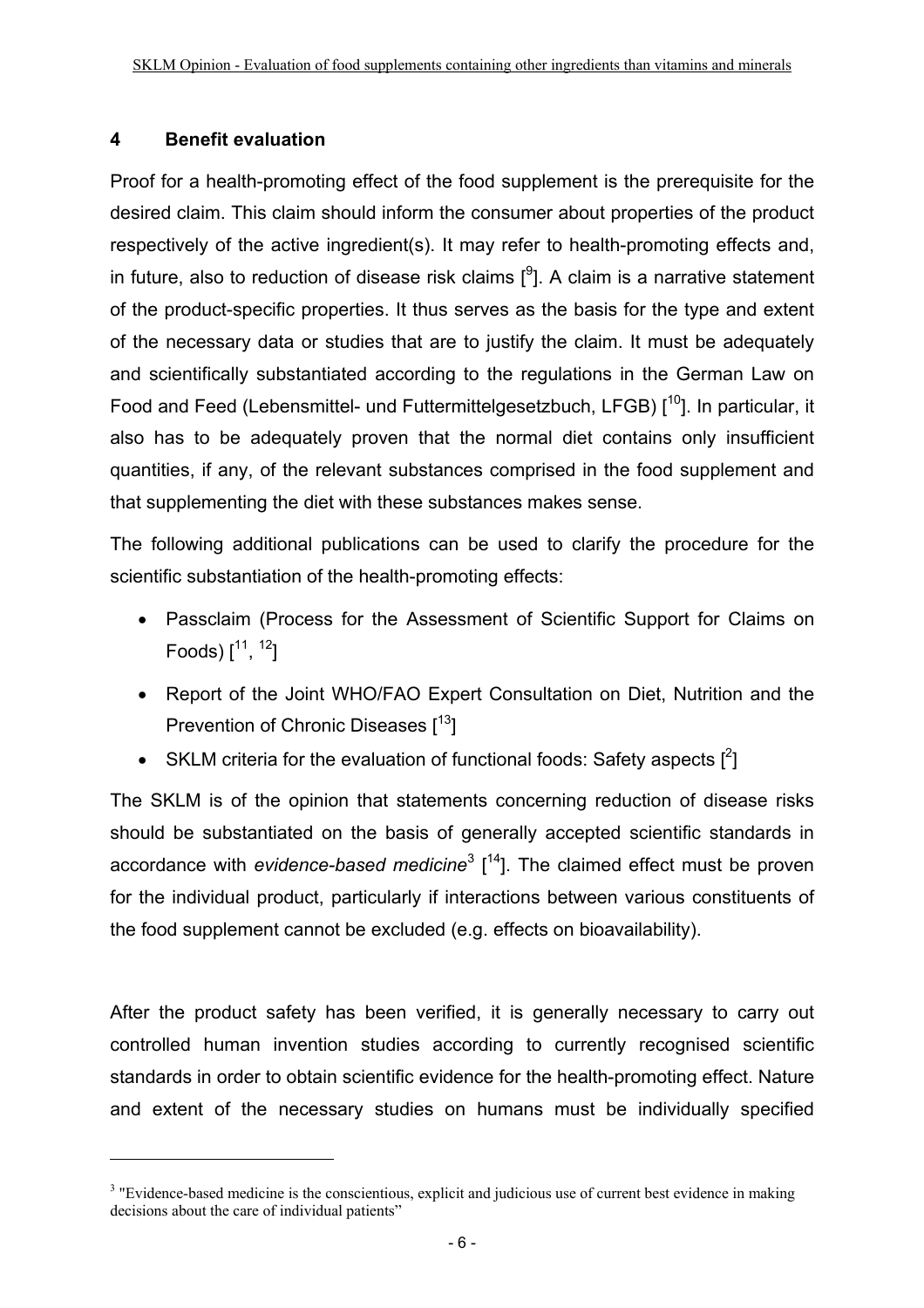depending on the particular food supplement, on its postulated health-promoting effects and on the intended claim. Two independent studies are favoured; at least one clinical trial in humans is mandatory. It should be a controlled randomised double-blind trial, if possible.

The study design has to ensure that its aim can be accomplished reliably. In principle, such studies show basic parallels to those required for the authorization of a drug. Although nature and extent of the food supplement trials can be different from those for drugs, the quality regarding conceptual design, conduct and evaluation should not be of a lower standard than those used for drug authorization. They must be carried out on the basis of generally accepted scientific criteria and in accordance with the currently valid scientific quality standards. Likewise, the same ethical principles used for human studies, including GLP (good laboratory practice) and GCP (good clinical practice) compliance must be followed  $[15, 16]$ . The study design has to ensure that adverse effects will also be recorded.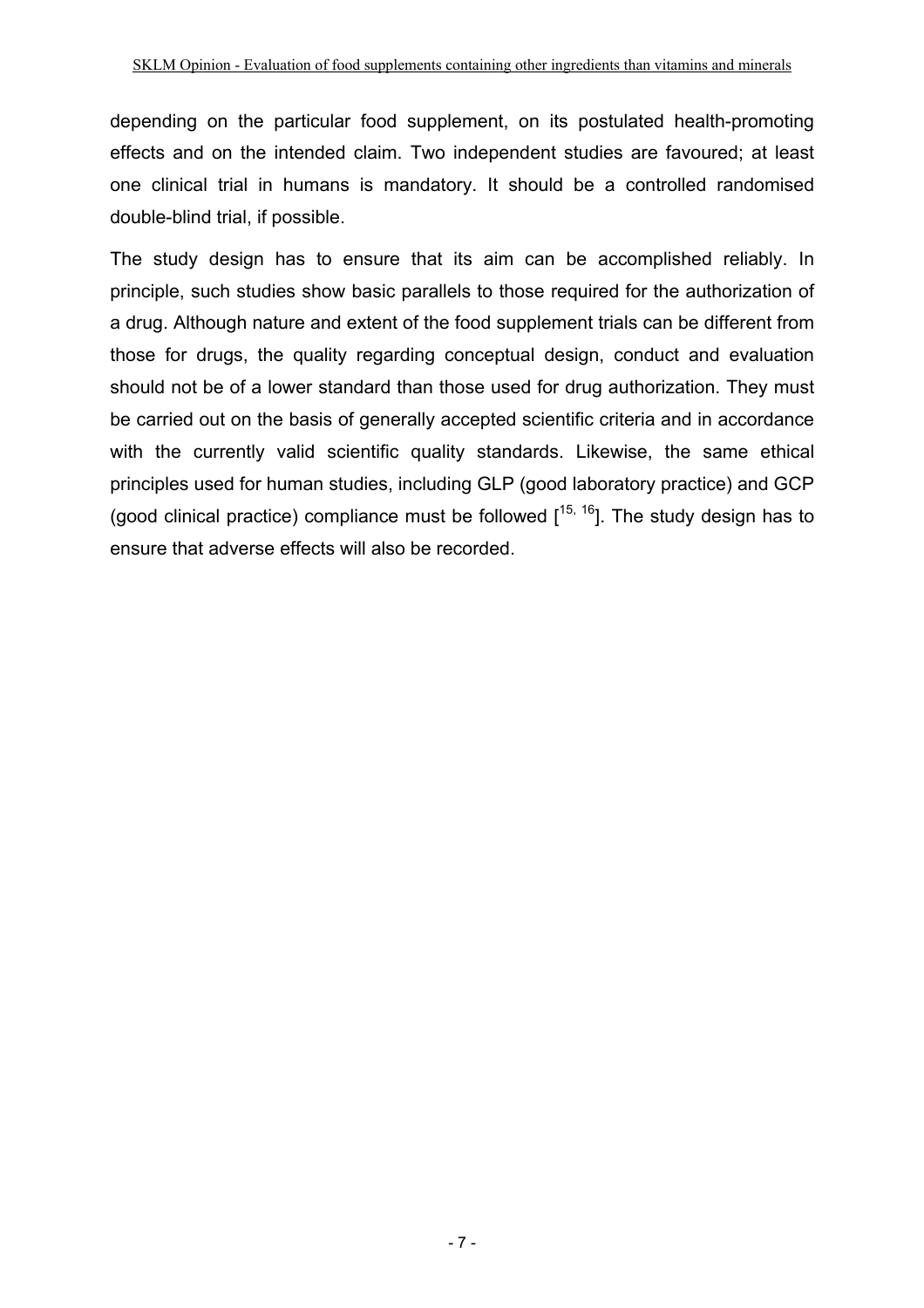## **5 Conclusions and recommendations**

"Other substances" are consumed in food supplements in a concentrated or isolated form and they cannot a priori be assumed to be harmless.

The Senate Commission therefore requires that

- before a food supplement is placed on the market, its safety must be proven according to the fundamental principles presented herein, also with respect to potential risk groups, and that
- the postulated benefits have to be proven as well, according to the principles set forth here.

Furthermore, the Senate Commission is also of the opinion that the preparation of a list of "other substances with a nutritional or physiological effect" that have already received approval for use in a food supplement (positive list) is a particularly effective tool to safeguard consumer health and safety at the European and international level.

To ascertain a sustainable consumer health protection the SKLM also recommends

- generation of consumption data for an exposure assessment and
- establishment of an alert system for suspected cases of undesired effects by food supplements (food supplement vigilance).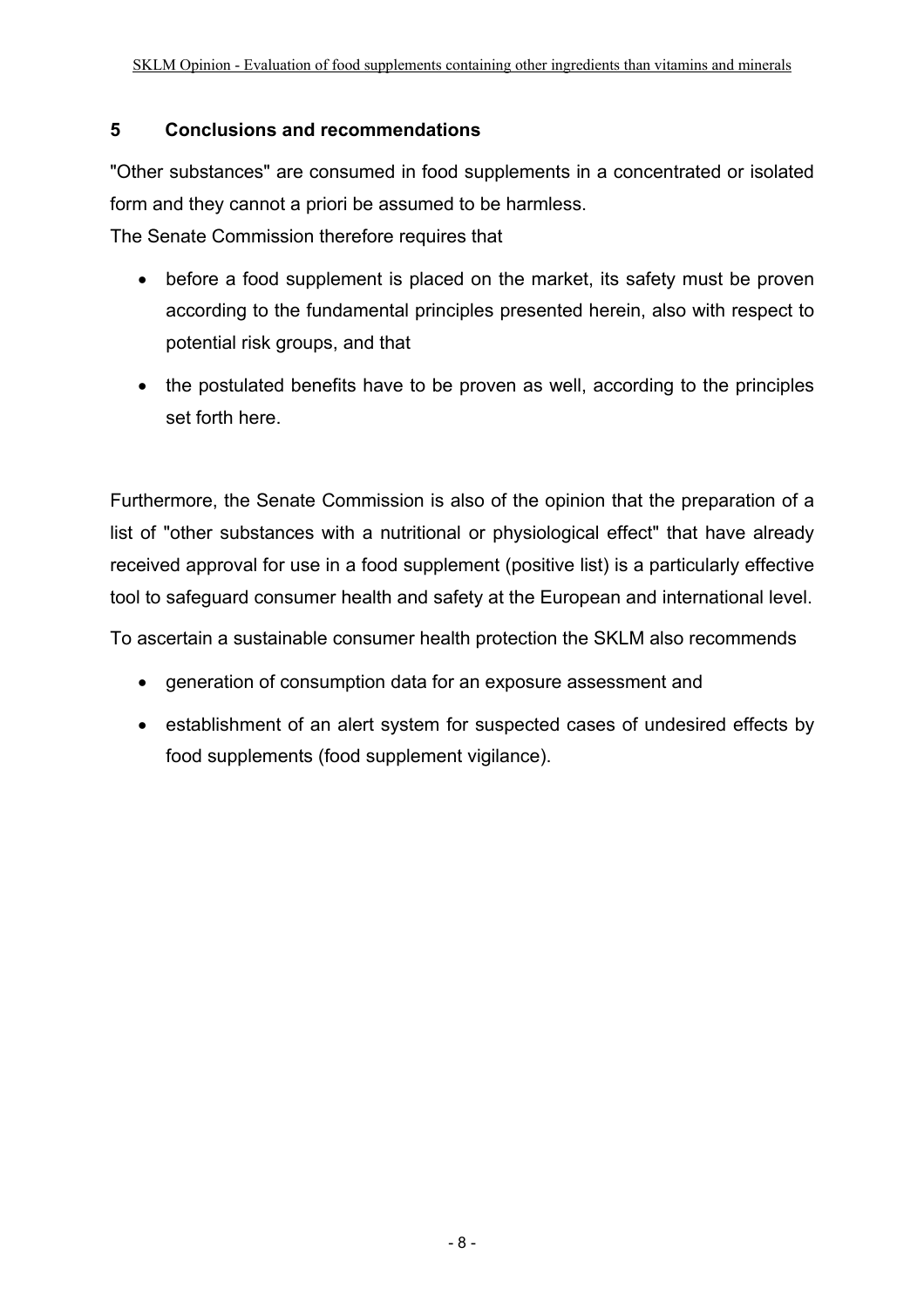## **6 Literature**

- <sup>1</sup> Dietary Supplements: A Framework for Evaluating Safety, Committee on the Framework for Evaluating Safety of Dietary Supplements, Food and Nutrition Board, Institute of Medicine and National Research Council of the National Academies, National Academies Press, Washington, D.C. 2004
- <sup>2</sup> Scientific Committee on Food, Guidance on submissions for food additive evaluations (Opinion expressed on 11 July 2001)
- <sup>3</sup> Scientific Committee on Food, Guidance on submissions for safety evaluation of sources of nutrients or of other ingredients proposed for use in the manufacture of foods (Opinion expressed on 11 July 2001)
- 4 Kriterien zur Beurteilung Funktioneller Lebensmittel: Sicherheitsaspekte. Symposium/Kurzfassung. Mitteilung 6; Senatskommission zur Beurteilung der gesundheitlichen Unbedenklichkeit von Lebensmitteln (Editor) Wiley-VCH Verlag, Weinheim, 2004
- 5 Higher Administrative Court of North-Rhine Westfalia from 10.11.2005 13 A 463/03, 9 K 740/99
- <sup>6</sup> Schilter B, Andersson C, Anton R, Constable A, KleinerJ, O'Brien J, Renwick AG, Korver O, Smit F, Walker R, Guidance for the safety assessment of botanicals and botanical preparations for use in food and food supplements, Food Chem Toxicol, 41 (2003), 1625–1649
- 7 Kroes R, Renwick AG, Cheeseman M, Kleiner J, Mangelsdorf I, Piersma A, Schilter B, Schlatter J, van Schothorst F, Vos JG, Wurtzen G; European branch of the International Life Sciences Institute. Structure-based thresholds of toxicological concern (TTC): guidance for application to substances present at low levels in the diet. Food Chem Toxicol, 42 (2004), 65-83. Review
- <sup>8</sup> Council of Europe, Guidelines on the Quality, Safety and Marketing of Plant-Based Food Supplements, 24.06.2005
- <sup>9</sup> Regulation (EC) No 1924/2006 of the European Parliament and of the Council from 20.12.2004 on nutrition and health claims made on foods, Official Journal of the European Union, L12/3-L12/18
- $10$  Law on Food and Feed,  $$11$  (1) 2
- 11 Aggett PJ, Asp N-G, Contor L, Cummings JH, Howlett J, Mensink RP, Prentice A, Rafter J, Riccardi G, Richardson DP, Saris WHM, Westenhoefer J, Passclaim (Process for the Assessment of Scientific Support for Claims on Foods) ILSI Europe (2005) ISBN 1-57881-197-X
- $12$  Richardson DP. The Scientific Substantiation of Health Claims with Particular Reference to the Grading of Evidence and Consumer Understanding, Food Science and Technology Bulletin, Functional Foods, 2 (4) (2005), 1-10
- <sup>13</sup> Report of the Joint WHO/FAO Expert Consultation on Diet, Nutrition and the Prevention of Chronic Diseases, WHO Technical Report Series 916 (2003)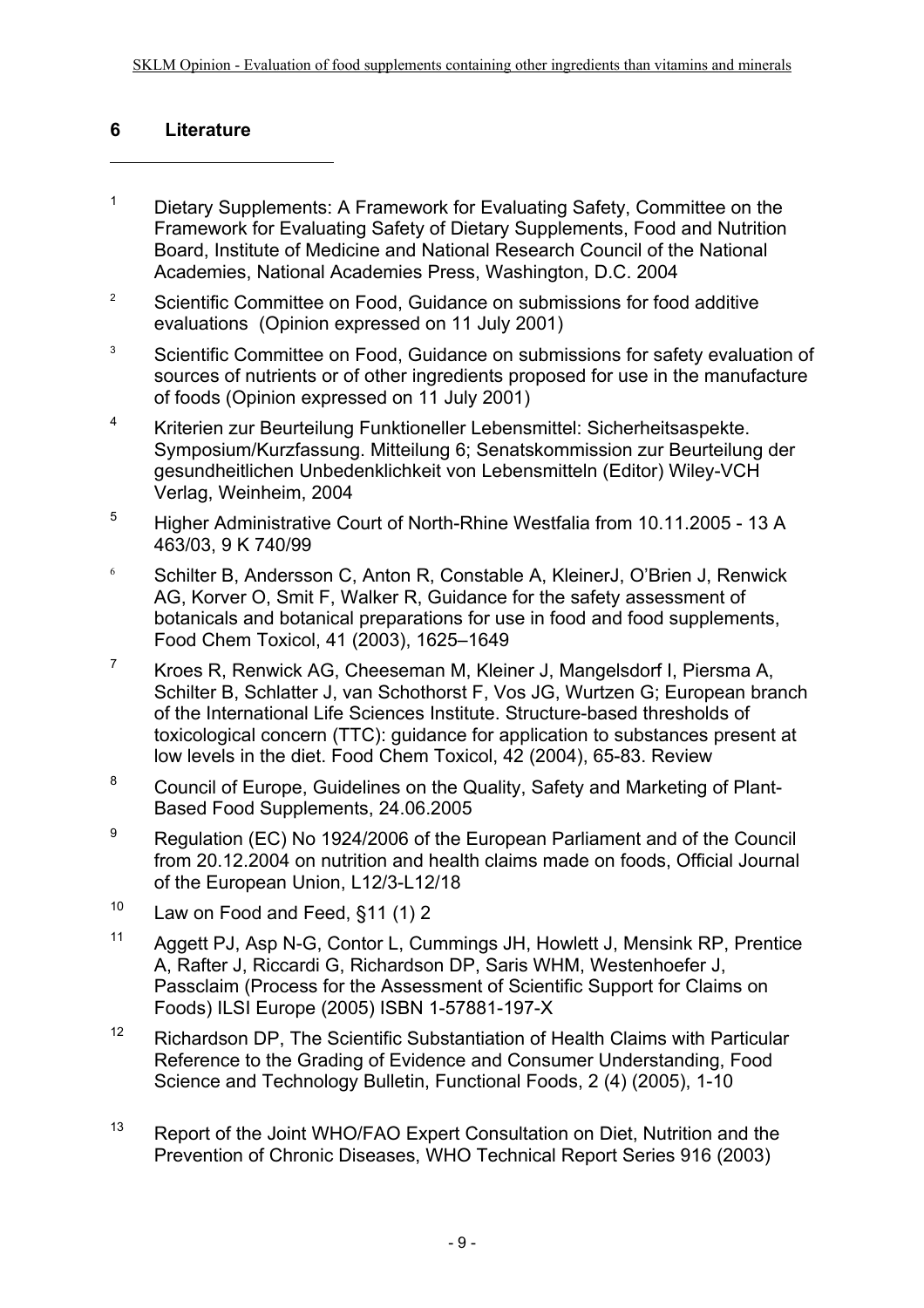- 14 Sackett DL, Rosenberg WM, Gray JA, Haynes RB, Richardson WS. Evidence based medicine: Evidence based medicine: what it is and what it isn't. BMJ, 13; 312(7023) (1996), 71-72
- <sup>15</sup> Directive 2004/10/EC of the European Parliament and of the Council on the harmonisation of laws, regulations and administrative provisions relating to the application of the principles of good laboratory practice and the verification of their applications for tests on chemical substances from 11 February 2004, OJ No. L 50 p. 44
- <sup>16</sup> Directive 2001/20/EC of the European Parliament and of the Council of 4 April 2001 on the approximation of the laws, regulations and administrative provisions of the Member States relating to the implementation of good clinical practice in the conduct of clinical trials on medicinal products for human use from 4 April 2001, Official Journal of the European Communities L 121: 35-44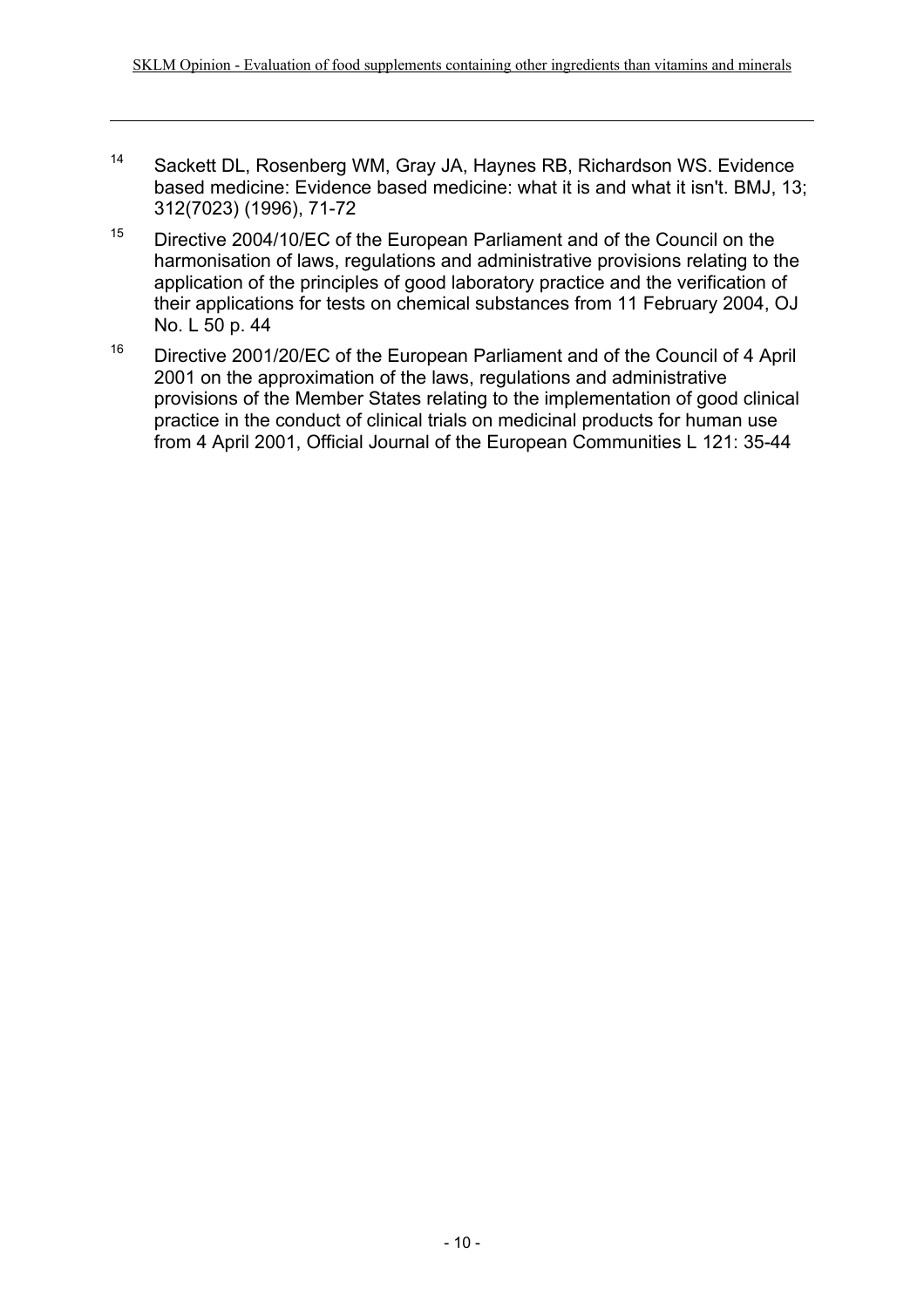#### **Annex I: Glossary**

- **Medicinal products** Directive 2004/27/EC from 31.03.2004 defines a medicinal product as being any substance or combination of substances presented as having properties for treating or preventing disease in human beings; or any substance or combination of substances which may be used in or administered to human beings either with a view to restoring, correcting or modifying physiological functions by exerting a pharmacological, immunological or metabolic action, or to making a medical diagnosis  $[1]$ . This Directive was implemented into German law in the German Medicinal Products Act  $[^2]$ .
- **Extracts** are generally mixtures of substances that have been obtained by selective enrichment of characteristic constituents from a starting material by the use of (extraction) solvent(s) (other techniques may also be used). Plant extracts are obtained from plants or parts thereof that are in a processed or unprocessed condition  $[3]$ .
- **Functional foods** were originally developed in Japan where they can be placed on the market after obtaining an approval as "Foods for Specified Health Use (FOSHU)" [<sup>4</sup>]. There is currently no legally binding definition for functional foods (FF) in Europe. According to an EU initiative (consensus documents from the so-called FUFOSE working group  $\binom{5}{1}$ ) a food can be regarded as being "functional" if, in addition to adequate nutritional and physiological effects, it has a demonstrable positive effect on one or more target functions in the body and is retailed exclusively as a foodstuff and not like a food supplement in a form similar to a medicinal product.
- **Foods** means any substance or products, whether processed, partially processed or unprocessed, intended to be, or reasonally expected to be ingested by humans  $[6]$ . This does not include e.g. medicinal products (see above).
- **Novel foods** are regulated in the EU by Regulation (EC) No. 258/97 on novel foods and novel food ingredients (in the so-called Novel Food Regulation)  $\binom{7}{1}$ . This applies to foods and food ingredients that were not used for human consumption to a significant degree in the European Union prior to the deadline of 15.05.1997 (date this regulation came into force). This includes foods and food ingredients with a new or intentionally modified primary molecular structure, foods and food ingredients consisting of or isolated from microorganisms, fungi or algae as well as foods and food ingredients that have been obtained by a process not currently used, where that process gives rise to significant changes in their composition or structure. Foods and food ingredients containing genetically modified organisms (GMO), consist of GMO or produced from GMO but which no longer contain them are no longer regulated by the Novel Food Regulation, effective from 7 November 2004, but are regulated from 18 April 2004 effective by Regulation (EC) No. 1829/2003 concerning genetically modified food and feed as well as Regulation (EC) No. 1830/2003 concerning the traceability and labelling of genetically modified organisms and the traceability of food and feed products produced from genetically modified organisms and amending Directive 2001/18/EC.
- Food supplements are defined in Directive 2002/46/EC [<sup>8</sup>] from 10.06.2002 on the approximation of the laws of the Member States relating to food supplements. This Directive was implemented into German law with the "Ordinance on Food Supplements"  $[{}^{9}$ ] on 24.05.2004. A food supplement is defined in this ordinance as a foodstuff that is intended to supplement the general diet and which is a concentrate of nutrients or other substances with a nutritional or physiological effect on their own or in combination. Food supplements are marketed in dosed quantities, particularly in the form of capsules, pastilles, tablets, pills and similar pharmaceutical forms of liquids and powders that can be administered in small measured quantities. According to this Ordinance, only vitamins, minerals and trace elements are "nutrients"[<sup>8</sup>].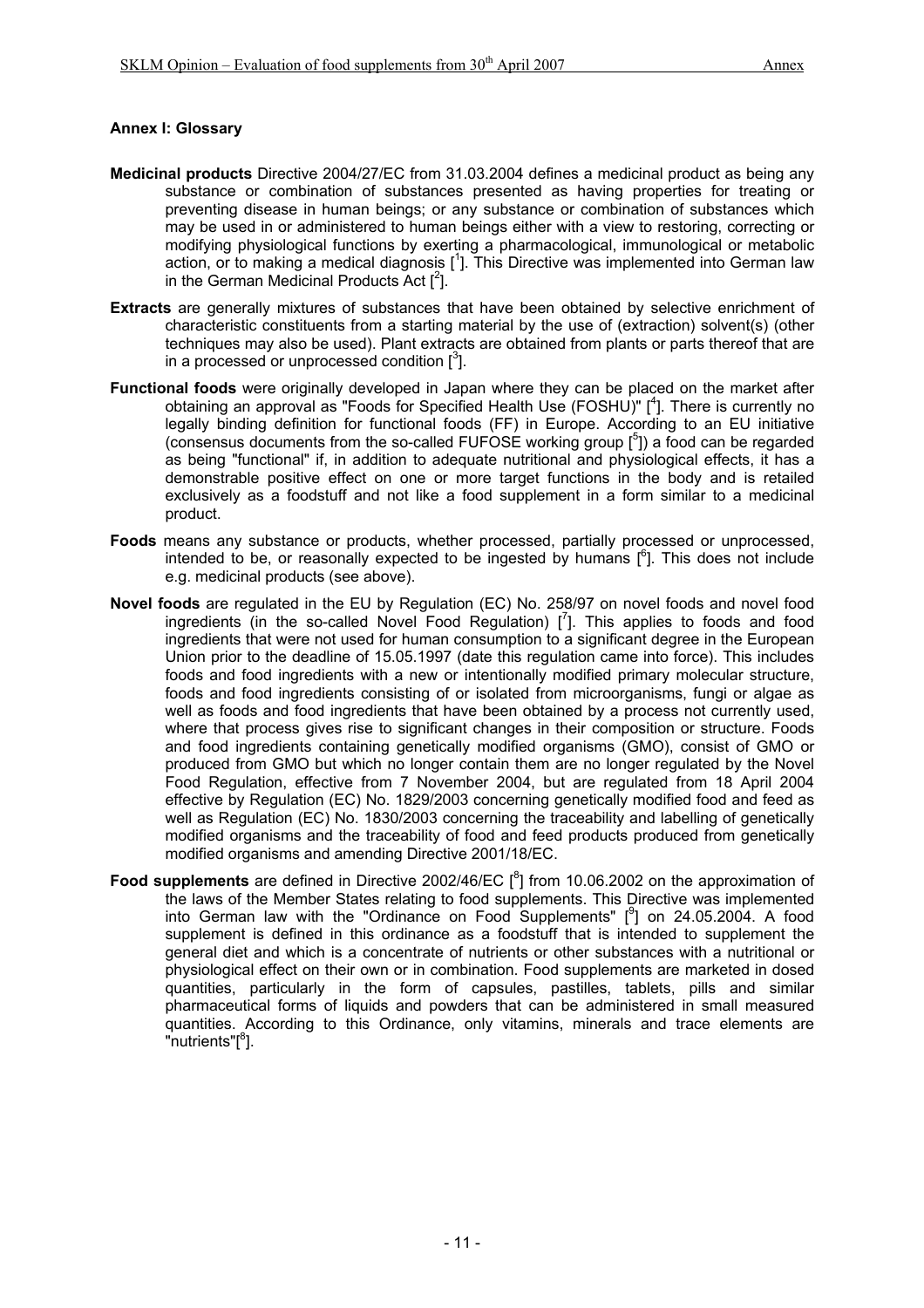#### **Annex II: Principles of Safety Analysis**

Food safety should be assessed following established principles  $[10, 11]$ . A safety assessment includes the following individual elements (for more information on the formal structure of a safety assessment, see  $[1^2]$ ).

#### **Product characterisation**

The assessment of a food supplement includes the identification and adequate characterisation of the constituent(s), i.e. a description of the chemical composition, the physico-chemical, biological and/or microbiological properties as well as a description of the origin, isolation or manufacturing process. Furthermore, the specification, purity criteria and feasible analysis methods must be presented. Also required are information on possible degradation productions, possible interactions with nutrients and any factors affecting their bioavailability.

#### **Risk identification**

Possible health risks or undesirable effects of the relevant ingredients in the food supplement must be identified using conventional studies:

- Toxico- / pharmacokinetics (intake, distribution, metabolism, excretion)
- **Toxicity studies**
- Studies on undesirable microbiological effects (pathogeniticity, infectiousness, e.g. in the assessment of probiotic bacteria)

#### **Hazard characterisation**

In a hazard characterisation, the toxicological effects of relevant constituents that are to be used in the food supplement are assessed quantitatively or semi-quantitatively. The key objective of a hazard characterisation is to determine the dose-response relationship of relevant constituents and to assess the results with respect to their relevance to humans.

#### **Exposure assessment**

An exposure assessment includes a quantitative estimation of the probable intake of a substance from all major sources (including foods, medicinal products and a possible multiple intake from several products available on the market). The type of exposure with respect to time must also be considered, e.g. continuous or intermittent.

#### **Risk characterisation**

A risk characterisation estimates the probability of the substance or product having a potential adverse effect on the health at the calculated or estimated exposure levels on the basis of dose-response relationships.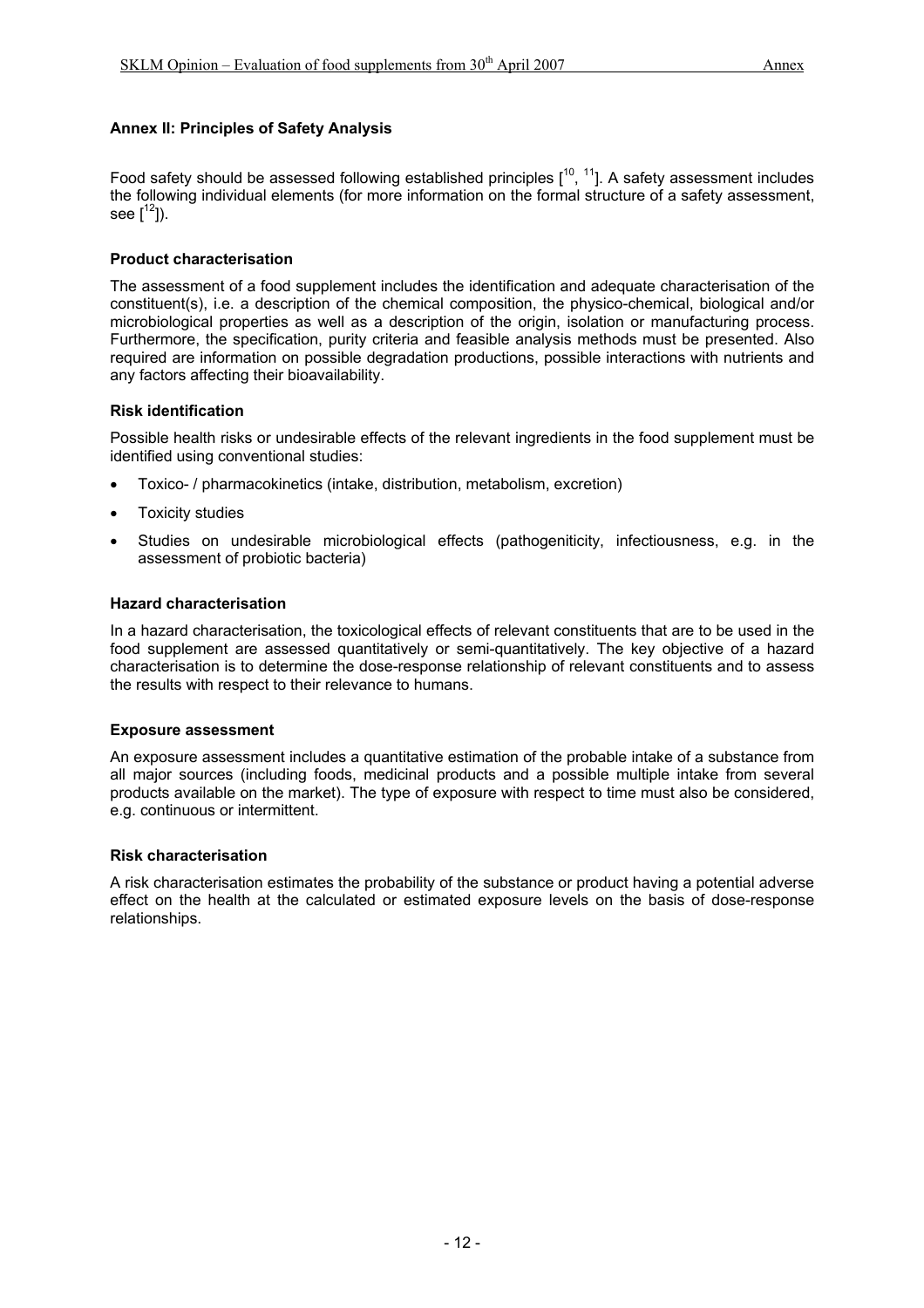#### **Annex III: Proposal for a decision tree to identify the necessary data to be used as basis for a safety assessment of a food supplement (FS) containing "other substances with nutritional or physiological effects".**



|                | Identification of the organism used as the source (species, family, genus, wild or cultivated plant, part of the organism<br>used as the source, provenance, etc.)                                                                                                                                                                                                                                                                                                                                                                                                                                                                                                        |
|----------------|---------------------------------------------------------------------------------------------------------------------------------------------------------------------------------------------------------------------------------------------------------------------------------------------------------------------------------------------------------------------------------------------------------------------------------------------------------------------------------------------------------------------------------------------------------------------------------------------------------------------------------------------------------------------------|
| $\overline{2}$ | Specification of the organism used as the source or analyses of the constituents. Stipulation of the scientifically<br>substantiated specification of the product with respect to natural variations in the physiologically / toxicologically, and if<br>appropriate, pharmacologically relevant constituents and of the purity                                                                                                                                                                                                                                                                                                                                           |
| 3              | Process description. Good agricultural practice (listing of used pesticides or medicinal products, storage, drying,<br>traceability, etc.) as well as good manufacturing practice, technical details on processing, stability of the formulation                                                                                                                                                                                                                                                                                                                                                                                                                          |
| $\overline{4}$ | Exposure assessment for the target population and potential risk groups with respect to the relevant constituents resulting<br>from consumption of the food supplement and from other sources                                                                                                                                                                                                                                                                                                                                                                                                                                                                             |
| 5              | Evaluation of the properties. Scientifically substantiated<br>assessment of the nutritional and physiological properties of the relevant constituents<br>assessment of the toxicological, and if appropriate, pharmacological properties of the relevant constituents<br>assessment of the influence of the relevant constituents on the bioavailability and on the effect of other food<br>constituents or medicinal products<br>assessment of the effect of other food constituents or medicinal products on the bioavailability and on the effect<br>$\bullet$<br>of the physiologically, toxicologically, and if appropriate, pharmacologically relevant constituents |
| 6              | Necessary studies. The extent and nature of studies to determine the safety of the relevant constituents or of the food<br>supplement itself must be specified on a case-by-case basis. Such a case-by-case assessment should be carried out<br>taking into account any prior knowledge from its previous use. The TTC (Threshold of Toxicological Concern) concept can<br>be used to evaluate individual substances that have been structurally characterised [ <sup>15</sup> ]. It may be necessary to carry out<br>supplementary studies (teratogenity, reprotoxicity, specific periods of life, particularly sensitive groups of people).                             |
| 7              | Clinical studies. Human data on the variability of the physiological effect, compatibility, contraindications, etc.                                                                                                                                                                                                                                                                                                                                                                                                                                                                                                                                                       |
| 8              | Supplementary studies (pharmacokinetics, studies on the mechanism of action, etc.)                                                                                                                                                                                                                                                                                                                                                                                                                                                                                                                                                                                        |

 $\overline{a}$ <sup>1</sup> As a rule, the decision as to whether consumption has considerably increased must be made on a case-by-case basis, depending on the respective constituent. For example, exceeding the 95<sup>th</sup> percentile of the consumption from a traditional use could be used as a criterion